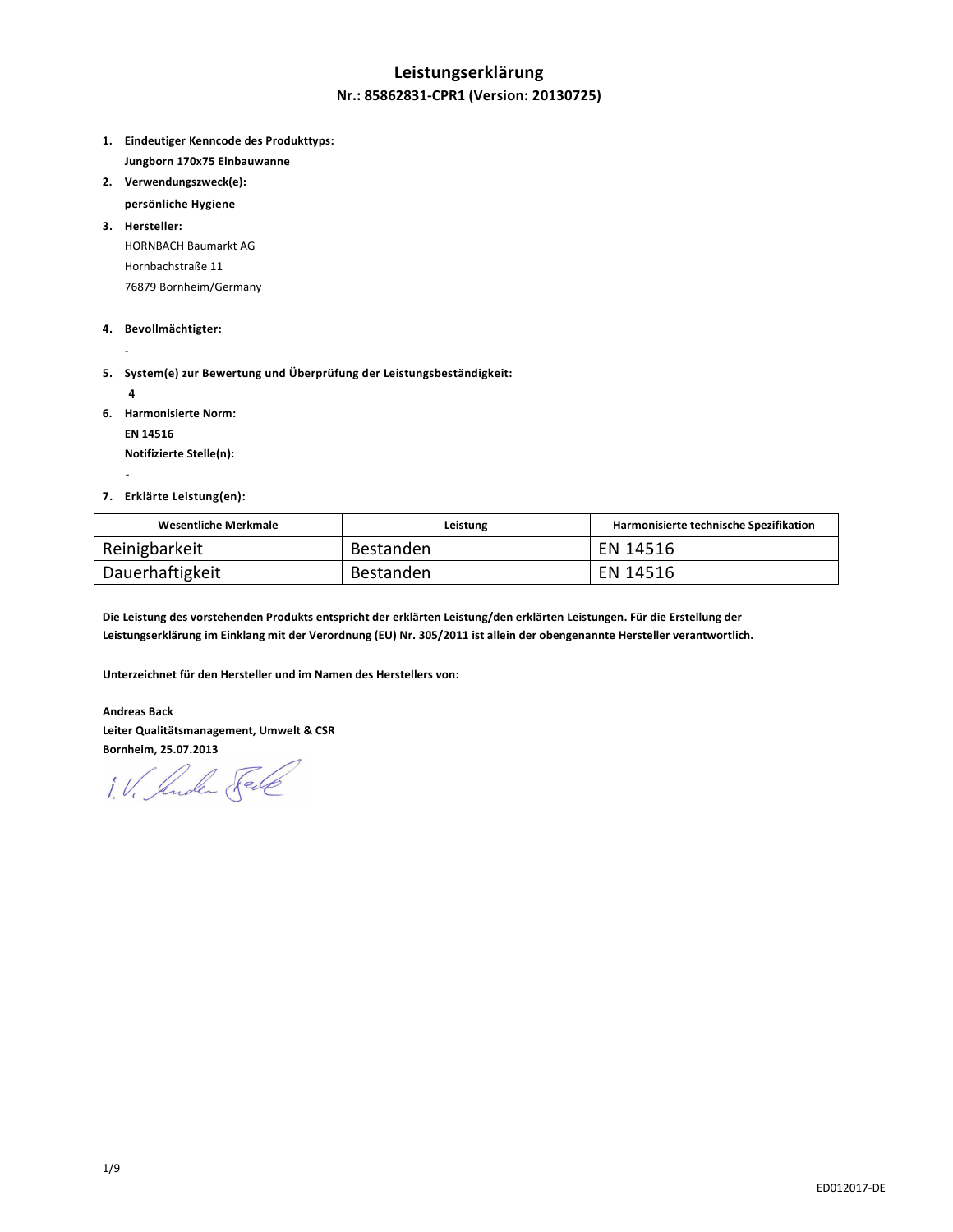# **Declaration of Performance**

### **No 85862831-CPR1 (Version: 20130725)**

- **1. Unique identification code of the product-type: Jungborn 170x75 bath tub**
- **2. Intended use/es:**

 **personal hygiene** 

**3. Manufacturer:**  HORNBACH Baumarkt AG Hornbachstraße 11 76879 Bornheim/Germany

#### **4. Authorised representative:**

- 
- **5. System/s of AVCP:** 
	- **4**

 **-** 

**6. Harmonised standard:** 

 **EN 14516** 

 **Notified body/ies:** 

#### **7. Declared performance/s:**

| <b>Essential characteristics</b> | Performance | Harmonised technical specification |
|----------------------------------|-------------|------------------------------------|
| Cleanability                     | pass        | EN 14516                           |
| Durability                       | pass        | EN 14516                           |

**The performance of the product identified above is in conformity with the set of declared performance/s. This declaration of performance is issued, in accordance with Regulation (EU) No 305/2011, under the sole responsibility of the manufacturer identified above.** 

**Signed for and on behalf of the manufacturer by:** 

**Andreas Back Head of Quality Assurance, Environmental Issues & CSR At Bornheim on 25.07.2013** 

1. V. Suder Sele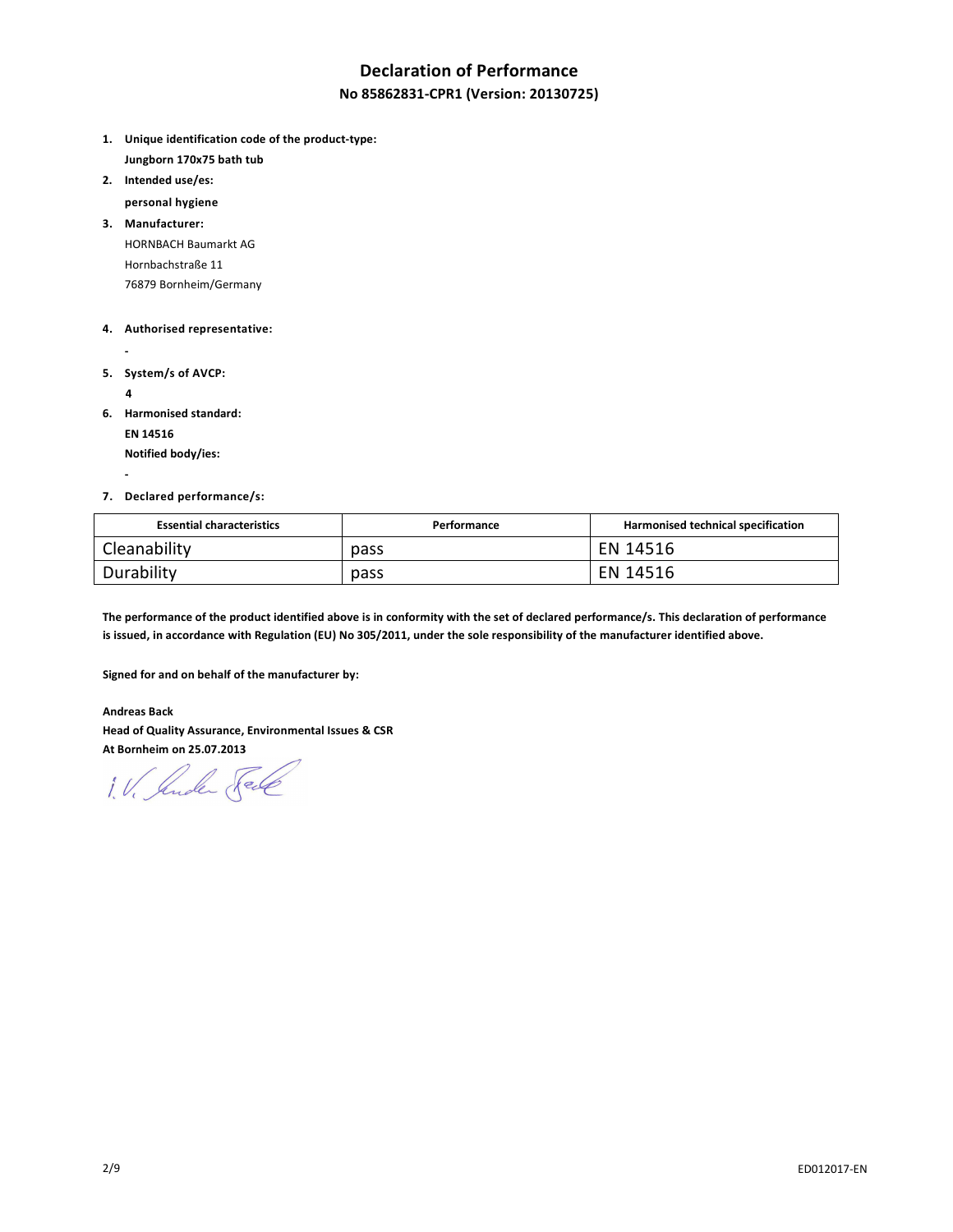# **Déclaration des Performances**

## **N o 85862831-CPR1 (Version 20130725)**

- **1. Code d'identification unique du produit type : Baignoire encastrée Jungborn 170 x 75**
- **2. Usage(s) prévu(s) :** 
	- **hygiène personnelle**

**3. Fabricant :**  HORNBACH Baumarkt AG Hornbachstraße 11 76879 Bornheim/Germany

- **4. Mandataire :**
- **5. Système(s) d'évaluation et de vérification de la constance des performances :** 
	- **4**

 **-** 

 **-** 

**6. Norme harmonisée :** 

 **EN 14516** 

 **Organisme(s) notifié(s) :** 

**7. Performance(s) déclarées :** 

| Caractéristiques essentielles | Performance | Spécifications techniques harmonisées |
|-------------------------------|-------------|---------------------------------------|
| Aptitude au nettoyage         | Réussi      | EN 14516                              |
| Durabilité                    | Réussi      | EN 14516                              |

**Les performances du produit identifié ci-dessus sont conformes aux performances déclarées. Conformément au règlement (UE) n o 305/2011, la présente déclaration des performances est établie sous la seule responsabilité du fabricant mentionné ci-dessus.** 

**Signé pour le fabricant et en son nom par :** 

**Andreas Back Directeur Management de la qualité & CSR À Bornheim, le 25.07.2013** 

1. V. Suder Sele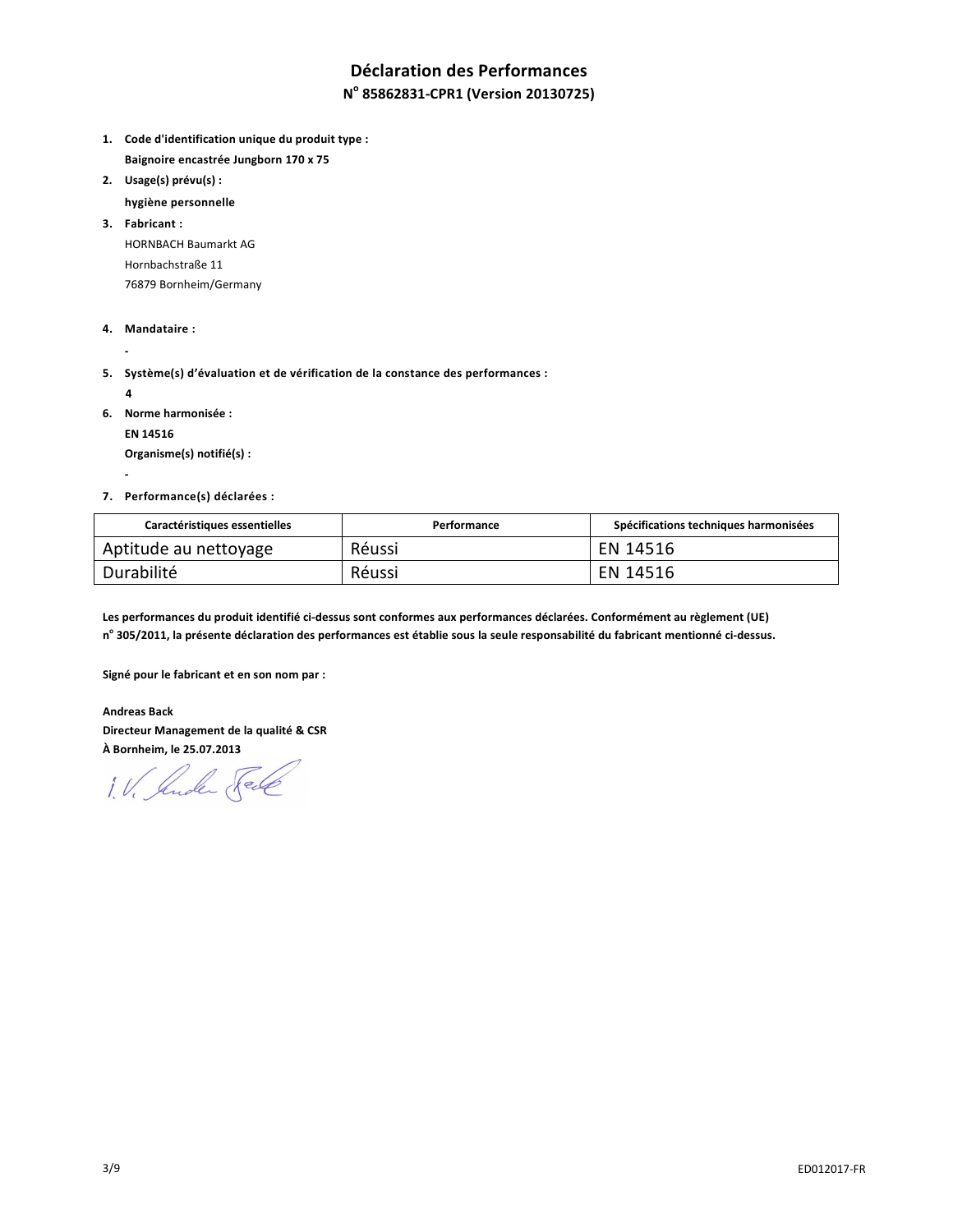# **Dichiarazione di Prestazione**

### **N. 85862831-CPR1 (Versione 20130725)**

- **1. Codice di identificazione unico del prodotto-tipo: Vasca da bagno da incasso Jungborn 170x75**
- **2. Usi previsti:** 
	- **igiene personale**

**3. Fabbricante:**  HORNBACH Baumarkt AG Hornbachstraße 11 76879 Bornheim/Germany

- **4. Mandatario:**
- 
- **5. Sistemi di VVCP:** 
	- **4**

 **-** 

**6. Norma armonizzata:** 

 **EN 14516** 

 **Organismi notificati:** 

#### **7. Prestazioni dichiarate:**

| Caratteristiche essenziali | Prestazioni | Specifiche tecniche armonizzate |
|----------------------------|-------------|---------------------------------|
| Lavabilità                 | Superata    | EN 14516                        |
| Durevolezza                | Superata    | EN 14516                        |

**La prestazione del prodotto sopra identificato è conforme all'insieme delle prestazioni dichiarate. La presente dichiarazione di responsabilità viene emessa, in conformità al regolamento (UE) n. 305/2011, sotto la sola responsabilità del fabbricante sopra identificato.** 

**Firmato a nome e per conto del fabbricante da:** 

**Andreas Back Responsabile Qualità & CSR In Bornheim addì 25.07.2013** 

1. V. Ander Fell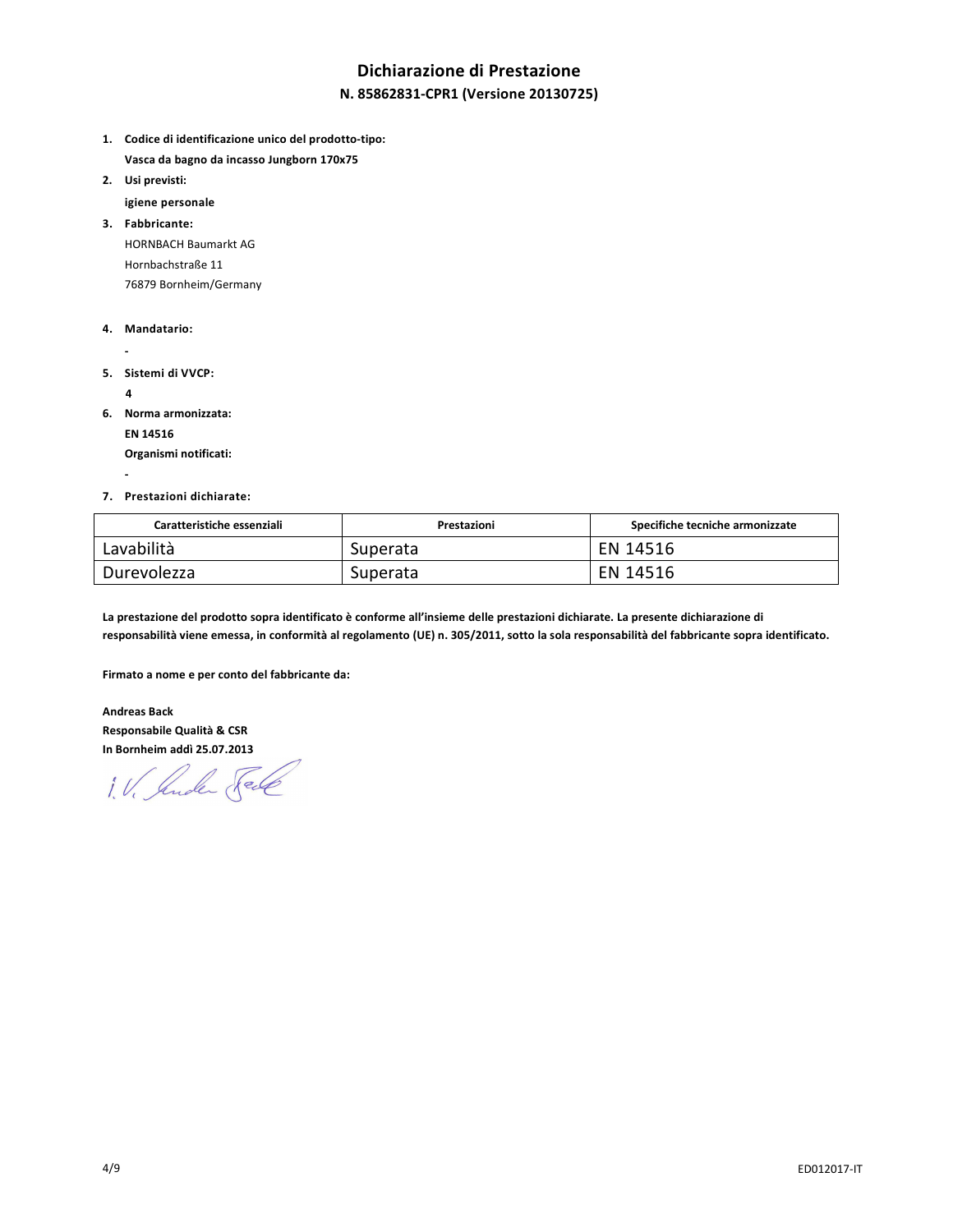# **Prestatieverklaring Nr. 85862831-CPR1 (Versie 20130725)**

- **1. Unieke identificatiecode van het producttype: Jungborn 170x75 inbouwbad**
- **2. Beoogd(e) gebruik(en):**
- **persoonlijke hygiëne**

**3. Fabrikant:**  HORNBACH Baumarkt AG Hornbachstraße 11 76879 Bornheim/Germany

- **4. Gemachtigde:**
- **5. Het system of de systemen voor de beoordeling en verificatie van de prestatiebestendigheid:** 
	- **4**

 **-** 

 **-** 

**6. Geharmoniseerde norm:** 

 **EN 14516** 

 **Aangemelde instantie(s):** 

**7. Aangegeven prestatie(s):** 

| Essentiële kenmerken | Vermogen | Geharmoniseerde technische specificatie |
|----------------------|----------|-----------------------------------------|
| Reinigbaarheid       | Gehaald  | EN 14516                                |
| Duurzaamheid         | Gehaald  | EN 14516                                |

**De prestaties van het hierboven omschreven product zijn conform de aangegeven prestaties. Deze prestatieverklaring wordt in overeenstemming met Verordening (EU) nr. 305/2011 onder de exclusieve verantwoordelijkheid van de hierboven vermelde fabrikant verstrekt.** 

**Ondertekend voor en namens de fabrikant door:** 

**Andreas Back hoofd Kwaliteitsmanagement & CSR Te Bornheim op 25.07.2013** 

1. V. Suder Fele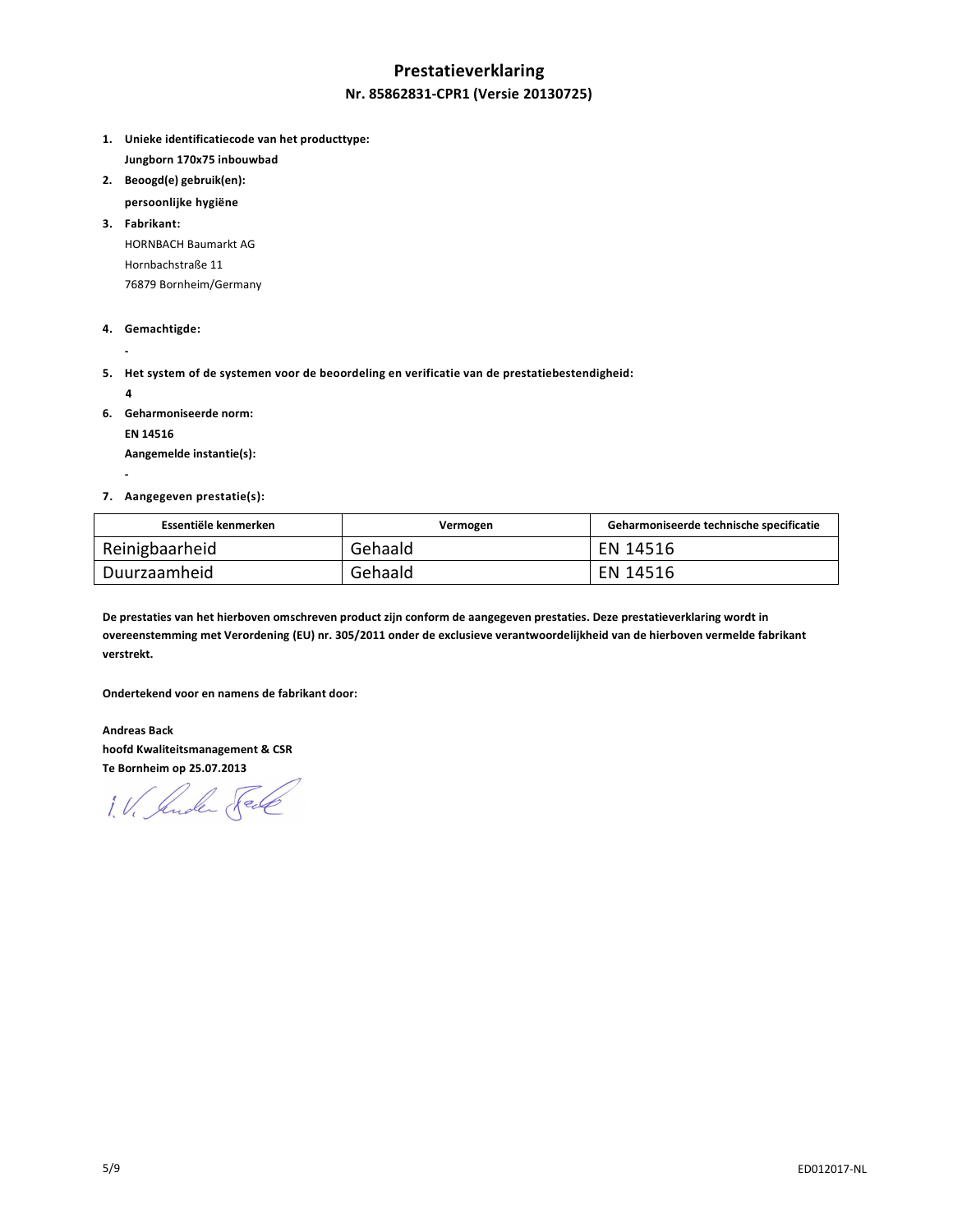## **Prestandadeklaration**

#### **Nr 85862831-CPR1 (Version 20130725)**

- **1. Produkttypens unika identifikationskod: Jungborn 170x75 inbyggt badkar**
- **2. Avsedd användning/avsedda användningar:** 
	- **personlig hygien**
- **3. Tillverkare:**  HORNBACH Baumarkt AG Hornbachstraße 11 76879 Bornheim/Germany
- **4. Tillverkarens representant:**
- 
- **5. System för bedömning och fortlöpande kontroll av prestanda:** 
	- **4**
- **6. Harmoniserad standard:**

 **EN 14516** 

 **Anmält/anmälda organ: -** 

#### **7. Angiven prestanda:**

| Väsentliga kännetecken | Prestanda | Harmoniserad teknisk specifikation |
|------------------------|-----------|------------------------------------|
| Rengörbarhet           | Godkänd   | EN 14516                           |
| Beständighet           | Godkänd   | EN 14516                           |

**Prestandan för ovanstående produkt överensstämmer med den angivna prestandan. Denna prestandadeklaration har utfärdats i enlighet med förordning (EU) nr 305/2011 på eget ansvar av den tillverkare som anges ovan.** 

**Undertecknad på tillverkarens vägnar av:** 

**Andreas Back ledare för kvalitetsmanagement & CSR Bornheim den 25.07.2013** 

1. V. Jude Sel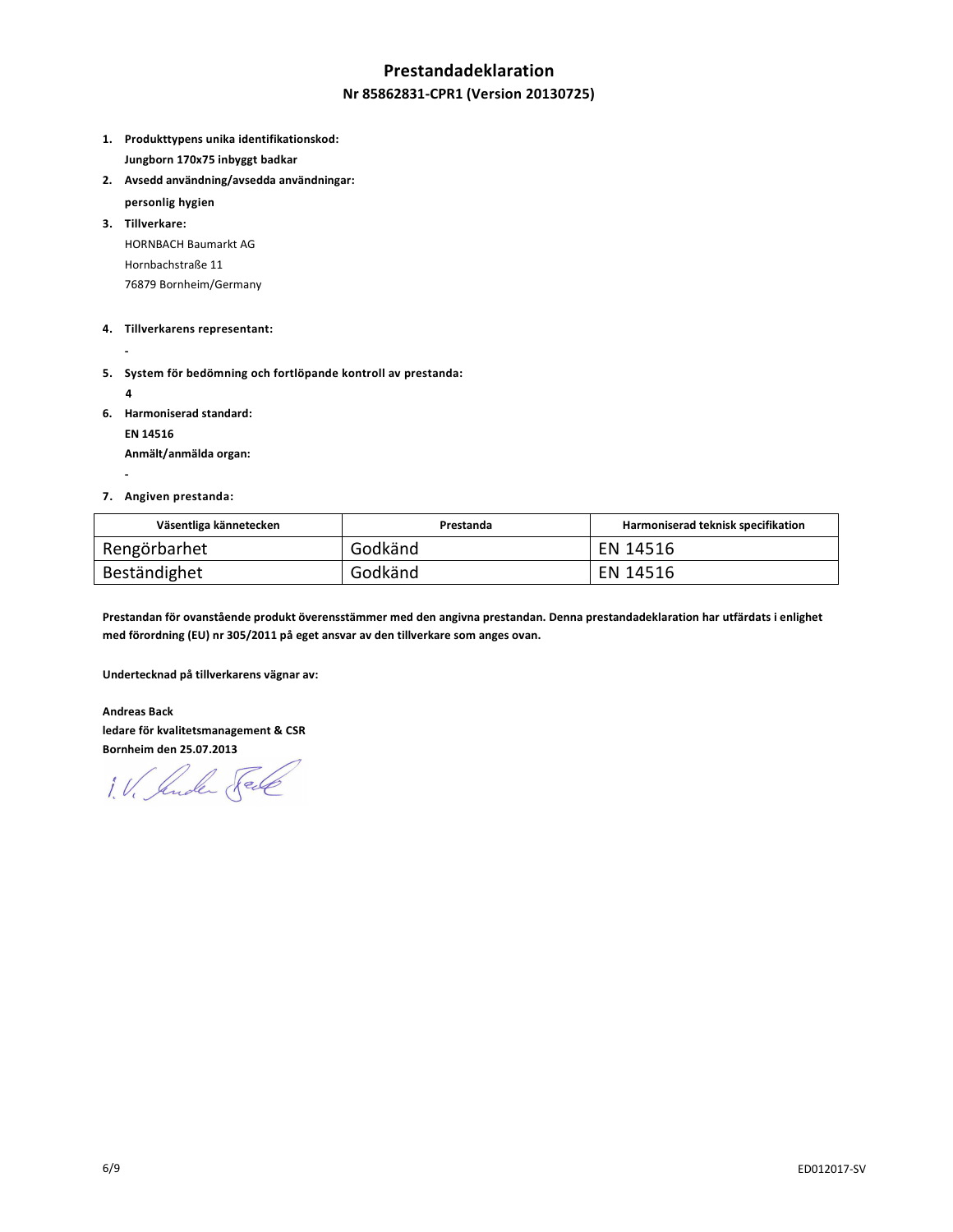# **Prohlášení o Vlastnostech**

### **č. 85862831-CPR1 (Verze 20130725)**

- **1. Jedinečný identifikační kód typu výrobku: Vestavná vana Jungborn 170x75**
- **2. Zamýšlené/zamýšlená použití:**
- **osobní hygienu**

**3. Výrobce:**  HORNBACH Baumarkt AG Hornbachstraße 11 76879 Bornheim/Germany

#### **4. Zplnomocněný zástupce:**

- 
- **5. Systém/systémy POSV:** 
	- **4**

 **-** 

**6. Harmonizovaná norma:** 

 **EN 14516** 

 **Oznámený subjekt/oznámené subjekty:** 

#### **7. Deklarovaná vlastnost/Deklarované vlastnosti:**

| Podstatné vlastnosti | Výkon           | Harmonizovaná technická specifikace |
|----------------------|-----------------|-------------------------------------|
| Čistitelnost         | Zkouška úspěšná | EN 14516                            |
| Trvanlivost          | Zkouška úspěšná | EN 14516                            |

**Vlastnosti výše uvedeného výrobku jsou ve shodě se souborem deklarovaných vlastností. Toto prohlášení o vlastnostech se v souladu s nařízením (EU) č. 305/2011 vydává na výhradní odpovědnost výrobce uvedeného výše.** 

**Podepsáno za výrobce a jeho jménem:** 

**Andreas Back vedoucí oddělení kvality & CSR V Bornheim dne 25.07.2013** 

1. V. Suder Sel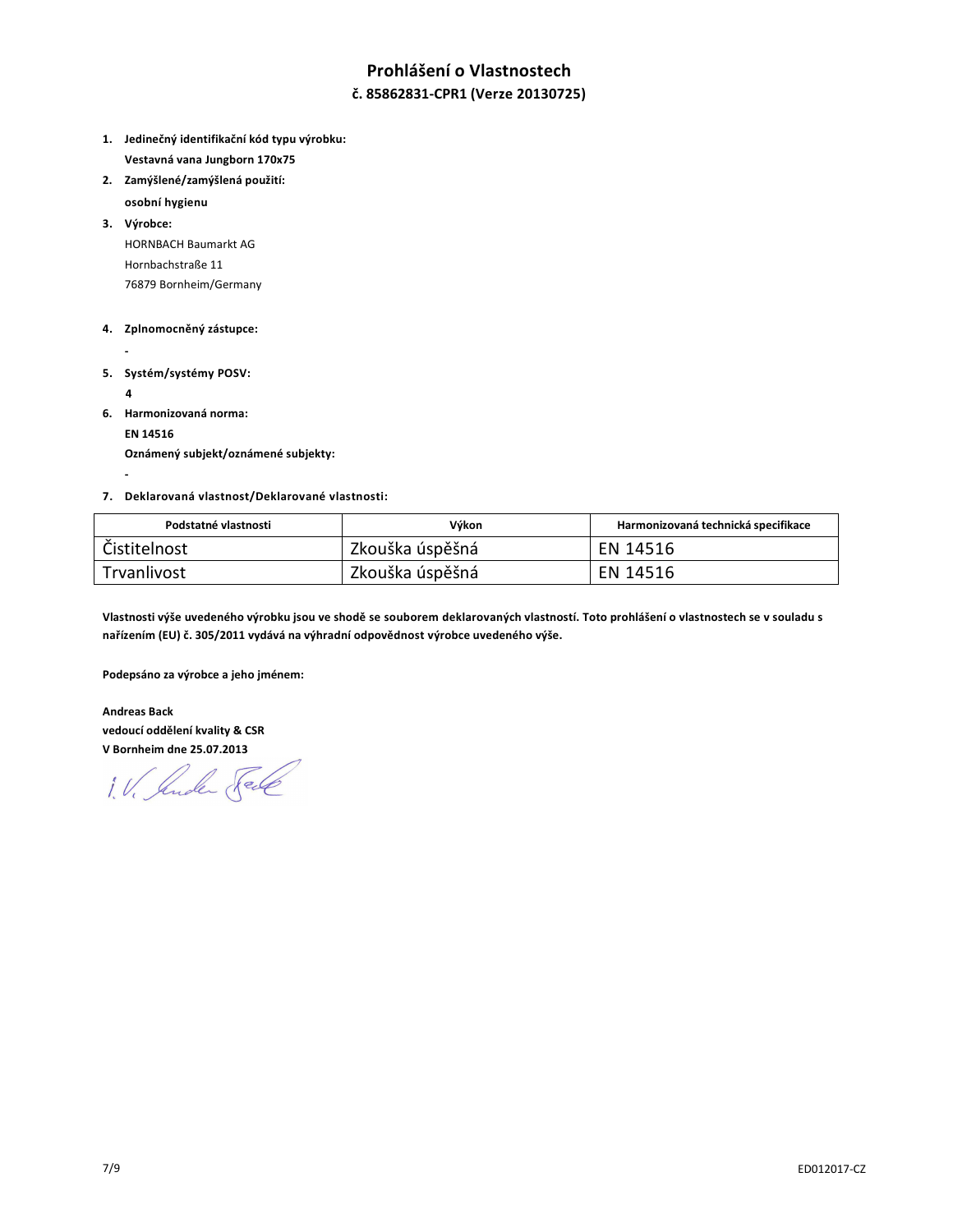# **Vyhlásenie o Parametroch**

### **č. 85862831-CPR1 (Verzia 20130725)**

**1. Jedinečný identifikačný kód typu výrobku: Jungborn 170x75 vaňa** 

**2. Zamýšľané použitie/použitia:** 

 **osobnú hygienu** 

**3. Výrobca:** 

HORNBACH Baumarkt AG Hornbachstraße 11 76879 Bornheim/Germany

#### **4. Splnomocnený zástupca:**

**5. Systém(-y) posudzovania a overovania nemennosti parametrov:** 

 **4** 

 **-** 

 **-** 

**6. Harmonizovaná norma:** 

 **EN 14516 Notifikovaný(-é) subjekt(-y):** 

**7. Deklarované parametre:** 

| Podstatné znaky  | Výkon   | Harmonizované technické špecifikácie |
|------------------|---------|--------------------------------------|
| Možnosť čistenia | Pokrytý | EN 14516                             |
| Životnosť        | Pokrytý | EN 14516                             |

**Uvedené parametre výrobku sú v zhode so súborom deklarovaných parametrov. Toto vyhlásenie o parametroch sa v súlade s nariadením (EU) č. 305/2011 vydáva na výhradnú zodpovednosť uvedeného výrobcu.** 

**Podpísal(-a) za a v mene výrobcu:** 

**Andreas Back vedúci manažmentu kvality & CSR V Bornheim dňa 25.07.2013** 

1. V. Suder Fell